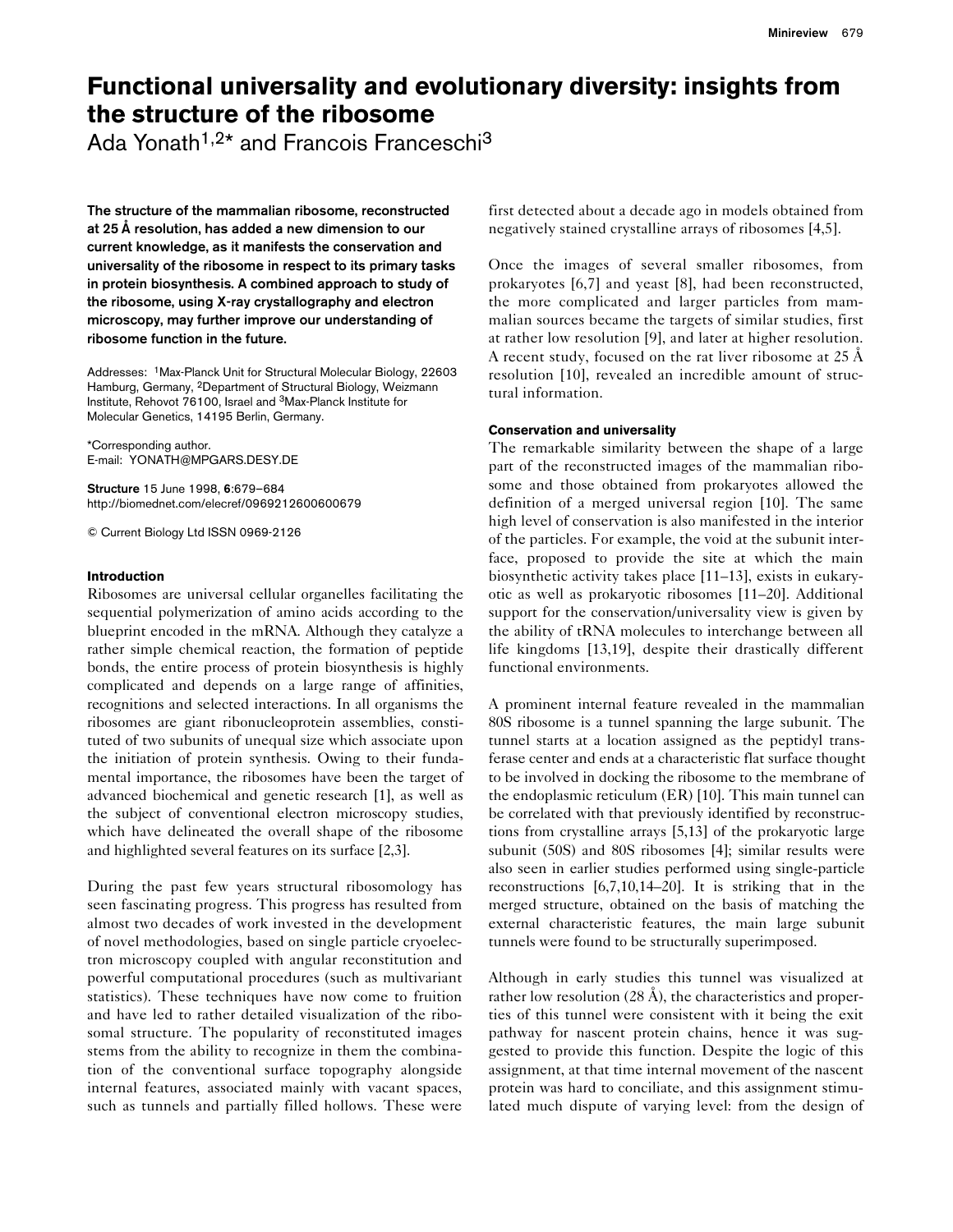### **Figure 1**



Part of the 12 Å electron-density map obtained for the large ribosomal subunit from *Haloarcula marismortui*, showing the entrance to the main internal tunnel (unit-cell dimensions = 211 Å  $\times$  300 Å  $\times$  567 Å; the crystals had  $C222<sub>1</sub>$  symmetry). This map was obtained by the multiple isomorphous replacement method, using crystals soaked in solutions containing 1–2 mM of Ta<sub>6</sub>Br<sub>14</sub>Na<sub>16</sub>, ((O<sub>3</sub>PCH<sub>2</sub>PO<sub>3</sub>)<sub>4</sub>W<sub>12</sub>O<sub>36</sub>)<sub>n</sub>H<sub>2</sub>O, or  $Cs_7(P_2W_{17}O_{61}Co(NC_5H_5))_nH_2O$ .

semi-supportive experiments [21] via counter propositions [22] to ignorance of the concept of conservation of the main ribosomal functions. Thus, assuming (mistakenly) that the tunnel was detected in a halophilic ribosome, its existence was suggested to stem from the extreme conditions under which these bacteria grow [23]. It was almost a decade before the tunnel concept became widely accepted, primarily owing to its detection in the higher resolution images reconstructed from single particles [6,7,10,14–20]. Recently the universality of this tunnel has been extended to archae, as it was detected in a 12 Å electron-density map obtained by model-free X-ray crystallography studies on crystals of the large ribosomal subunit from *Haloarcula marismortui* (Figure 1) [24].

Single-particle reconstruction studies recently provided direct evidence that this tunnel is indeed the exit path of nascent proteins [17]. These studies showed density corresponding to a quasi-pentagonal circular structure of Sec61 [25], the pore providing the path for the nascent chain during translocation through the ER membrane, connected to a funnel located at the end of the tunnel of yeast ribosomes. This funnel matches a similar feature detected earlier in prokaryotic large ribosomal subunits. As it was observed that several proteins may undergo co-translational folding, and as there is no obvious counterpart for the ER membrane in prokaryotic cells, this funnel was suggested to provide the site at which partial or complete folding may take place (Figure 2) [26].

### **Evolution and diversity**

Apart from some peripherally located additional features on the surfaces of the two subunits, presumably involved in specific recognition events, the most noticeable difference between the mammalian 80S and the prokaryotic 70S ribosomes is in a substantial increase in mass on one side of the 60S subunit. Together with the conserved core of the ribosome, this extra portion creates a most striking large flat region, named the 'flat ribosomal surface' (FRS) [10]. As the tunnel, described above, was found to be almost perpendicular to the FRS, the FRS is assigned to be the structural element required for docking at the ER membrane. Thus, from the structural point of view it seems that the extra mass of the 80S ribosomes is designed to provide the ribosome with a stable membrane interface area, that is important for translocation of the nascent chains as well as for ribosome preservation. Thus, the topology of the FRS may facilitate the efficient *in vivo* formation of periodic organizations of ribosomes in eukaryotic cells under stressful conditions [13]. This organization is believed to be the physiological mechanism for temporary storage of ribosomes, aimed at preserving their integrity and activity in preparation for the expected better conditions in the future.

The comparison of the FRS with the non-even shape of the prokaryotic ribosomes may provide an explanation for the extreme difficulties encountered in attempts to produce well ordered large arrays of the latter [27]. In fact, even the readily grown salt-stabilized crystalline sheets of prokaryotic ribosomes [5,11] were found to be insufficiently stable to undergo cryogenic treatment, which could have led to reconstructions at similar, or even higher, resolution than those currently obtained by singleparticles reconstructions.

# **Structures without crystals?**

The recent increase in the number and quality of singleparticle reconstructions shows that imaging ribosomal particles at 15–25 Å has become almost routine. The elegant exploitation of these reconstructions in comparative studies between empty ribosomes and their complexes, mimicking active or 'stalled' stages in the biosynthetic process has opened new horizons [14–20]. In favorable cases, the structures of the non-ribosomal components in the functional complexes have been determined crystallographically (e.g. the structure of tRNA and a ternary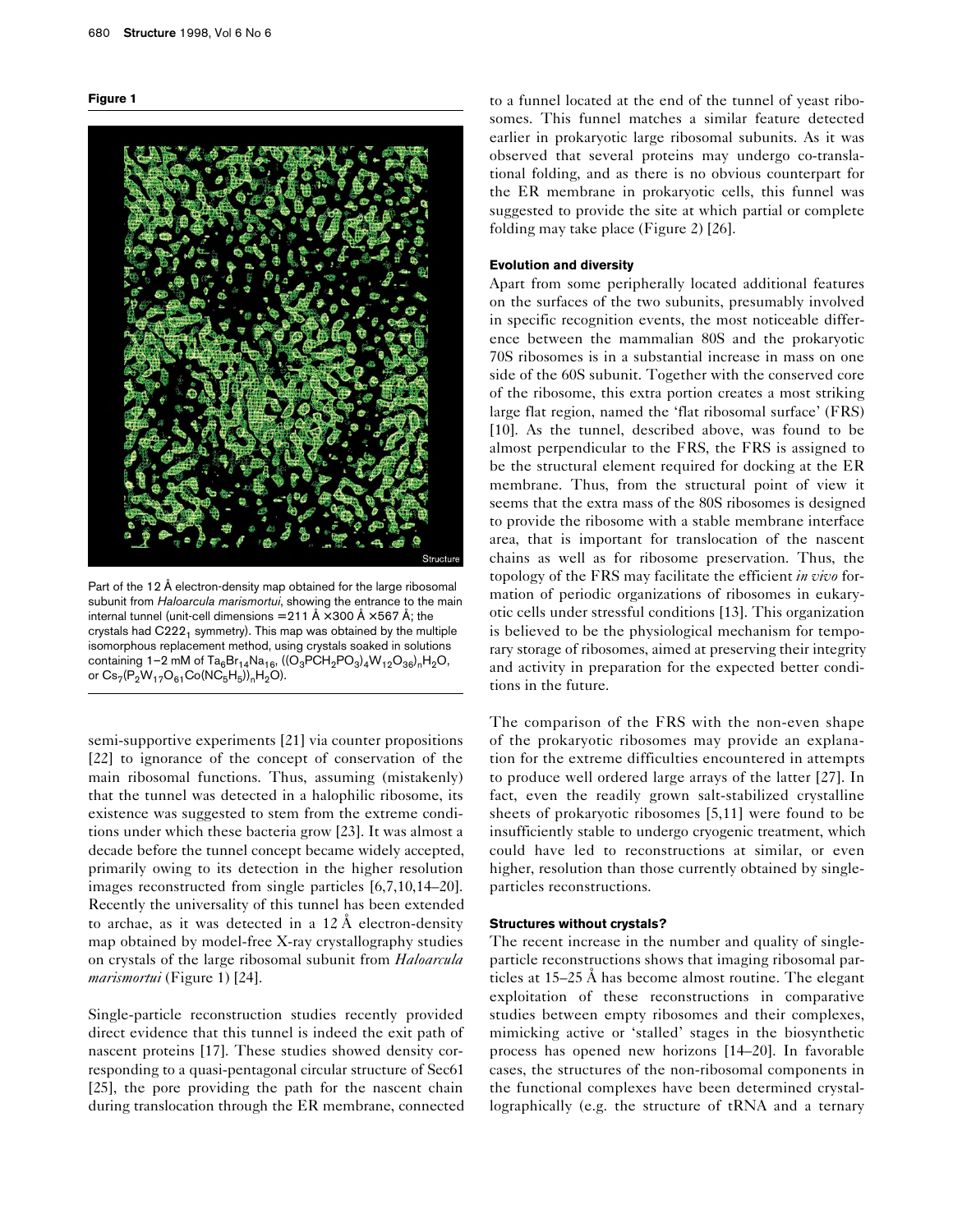complex of the elongation factor [14–16,19,20]) or by image reconstruction (e.g. Sec61 [25]). Therefore, the lower resolution shapes of these components can be well approximated and spotted in the difference maps rather easily. However, although the resolution limits of these studies are sufficient to reveal locations and gross orientational parameters, they are insufficiently detailed to establish unambiguously the fine details of interactions or movements. Hence, it is no wonder that there are frequent discrepancies in the interpretations provided by different laboratories. Experience in the ribosome field, however, shows that such discrepancies are usually reconsidered and refitted in later stages.

Are we witnessing the foundations of crystallography without crystals? At a first glance it seems to be so, as structures are emerging independent of the availability of crystalline samples. Although the leaders of this field expect further progress, it is not clear that electron microscopy of large particles will reach the crystallographic level of detail, however. Furthermore, even at comparable resolution, there are major conceptual differences between reconstructed and crystallographically determined structures, some of which are discussed below.

Among the factors most influential in the growth of well diffracting crystals is the requirement for conformational homogeneity. Obviously, this requirement hampers the crystallization of many flexible and unstable macromolecular assemblies. The reconstruction methods provide relief from this stringent requirement but at the same time, even when the level of conformational heterogeneity is so low that it is hardly noticed by the mathematical treatment (e.g. for conformational variations of the same order of magnitude as the resolution limits), the averaging of the images of mixed populations reduces the quality of the resulting

#### **Figure 2**

A feasible path for the partial folding of small proteins synthesized *in vitro*. **(a)** A slice within the 50S ribosomal subunit (in blue), into which the crystallographically determined structure of the mainchain of the MS2 viral coat protein [34] was model-built. The protein (drawn as a  $C\alpha$  trace) was placed along the tunnel maintaining the native fold of its  $β$  sheet domains and the segment (residues  $1-47$ ) of its N terminus (called N, drawn together with the sidechains as a space-filling model). The protein was positioned so as to allow free movement at the hinges between the structural domains. The C terminus of MS2 was placed in the vicinity of the suggested peptidyl transferase center and the N terminus (N) in the funnel (F) located in the exit domain of the tunnel (T). A tRNA molecule (R) was placed in a void at the subunit interface so that its anticodon loop is in the proximity of the groove proposed as the mRNA-binding site and its CCA end points into the entrance to the tunnel. A hypothetical IgG molecule (in pink) was attached to the N terminus of the protein at the funnel (end of the tunnel), so as to make the closest possible contacts with the ribosome (for rational see [33]). **(b)** The envelope of the whole 70S ribosome is shown as a blue 'transparent' line, with assignments as in (a).

images. The requirement for quantitative homogeneity is especially important for the investigation of functional complexes, as each ribosomal preparation usually contains a large portion of inactive particles. Dividing samples into subgroups may provide some help [19], but it should not be forgotten that this is a rather subjective criterion.

A weak aspect of the single-particle methods is the choice of threshold levels; these are chosen primarily at two stages in the course of the reconstruction. The first has to do with the term 'resolution' which has a different meaning to that used in X-ray crystallography. In the latter method

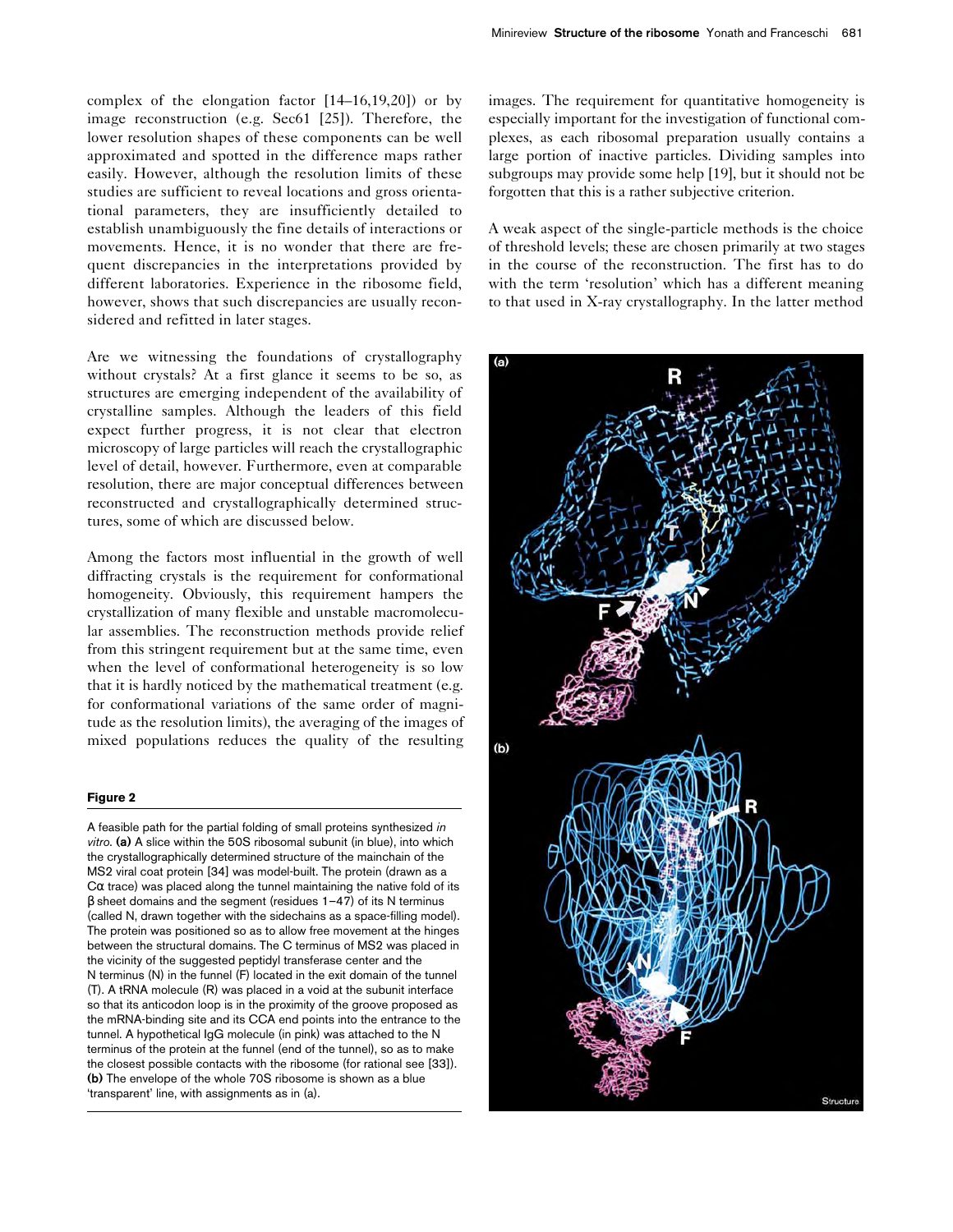**Figure 3**



The packing diagram of the crystallographic unit cell of the 70S ribosome from *T. thermophilus*. The 23 Å electron microscopical model of this particle (H Stark and M van Heel, unpublished results) was positioned in the crystallographic unit cell according to the most prominent result of the molecular replacement search, and eight symmetry operations were applied. Each particle is shown in a different color. Crystallographic data were collected at beamline BW6/DESY to 17 Å resolution.

this is a solid value, determined simply by the extent of the diffraction patterns and reflecting the extent of the crystal's internal order. In the reconstruction methods, however, resolution relates to the (still not agreed upon) cut-off value of the Fourier-shell correlation as a function of the spatial frequency, or a combination of it and the signal-to-noise ratio [10,19].

The second parameter sensitive to the threshold definition relates to the choice of the contouring level of the reconstructed image. In X-ray crystallography the outer border is determined by the locations of the individual atoms and the contour is precisely defined by the number of electrons per unit volume. In reconstructions from crystalline sheets, the size of the resulting image is determined by the distribution of the density coupled with the unit-cell dimensions, which set the upper and lower limits. The threshold definition in single particle image reconstruction depends on the chosen computational procedures as well as a combination of biochemical and functional considerations. Such an approach is prone to lead to less accurate figures, which in turn may show significant discrepancies in the volume of the resulting images. The sensitivity of the volume to small variations is noteworthy as small linear inaccuracies may lead to substantial differences in volume estimation (e.g. a 10% linear reduction leads to

an image of about 70% of the initial volume). It is therefore clear why the initial reconstructed images [6,7] of the ribosome were of rather different sizes, although their overall shapes and their prominent external and internal features seemed to be similar. Nevertheless, with the advances in computational methods and the inclusion of a larger number of particles into the statistical set, these discrepancies have been settled and currently all the reconstructed prokaryotic ribosomes, including those obtained from two-dimensional sheets of single particles, are of similar volumes:  $3.16 \times 10^6$  Å<sup>3</sup>,  $2.9 \times 10^6$  Å<sup>3</sup> and  $3.4 \times 10^6$  Å<sup>3</sup>, for 70S ribosomes reconstructed form crystalline arrays [11] and single particles [6,7], respectively.

The inherent uncertainties in choosing the right threshold levels may also lead to differences in the shape of a structure. This was well illustrated in the structure determination of the *Escherichia coli* large ribosomal subunit using random-conical reconstructed images [2,3,28]. The threshold was chosen so that the extended conformation of the flexible L7/L12 arm (where L7 and L12 are two ribosomal proteins) was maintained, as at that time this was the fashionable view. At this threshold, the structure revealed two internal holes with no apparent function. Interestingly, if a slightly higher threshold had been used, these two holes may have been seen to be connected to form an internal tunnel, comparable to the structurally conserved feature described above [28]. At the lower contour level, however, the L7/12 arm appeared in a conformation similar to that observed in all reconstructions of crystalline arrays [5,13] as well as in all reconstructions from ice-embedded single particles [6,7,10,14–20].

#### **The interplay between microscopy and crystallography**

The dream of 'crystallography' with no crystals may never be true. In studies of large macromolecular assemblies, however, the interplay between image reconstruction and X-ray crystallography should be extremely fruitful. In the field of ribosome research merged electron microscopy and X-ray studies may assist the crucial step of phasing, as serious obstacles have been encountered in attempts to phase data collected from ribosomal crystals diffracting to rather high resolution [24]: 2.7 Å (from the *H. marismortui* 50S subunit) and 3.4 Å (from the *T. thermophilus* 30S subunit). Thus, the packing arrangement of the crystals of the 70S ribosome (Figure 3) and the 50S ribosomal subunit (Figure 4) from *Thermus thermophilus* have been elucidated [24] (H Stark and M van Heel, unpublished results) using reconstructed images of these particles. Despite the current success of this 'hybrid' approach, it remains to be seen to what extent an envelope with a Gaussian distribution of intensities and rather limited resolution can reproduce crystallographic amplitudes.

An additional aspect for constructive interactions between the two methods of structure determination can be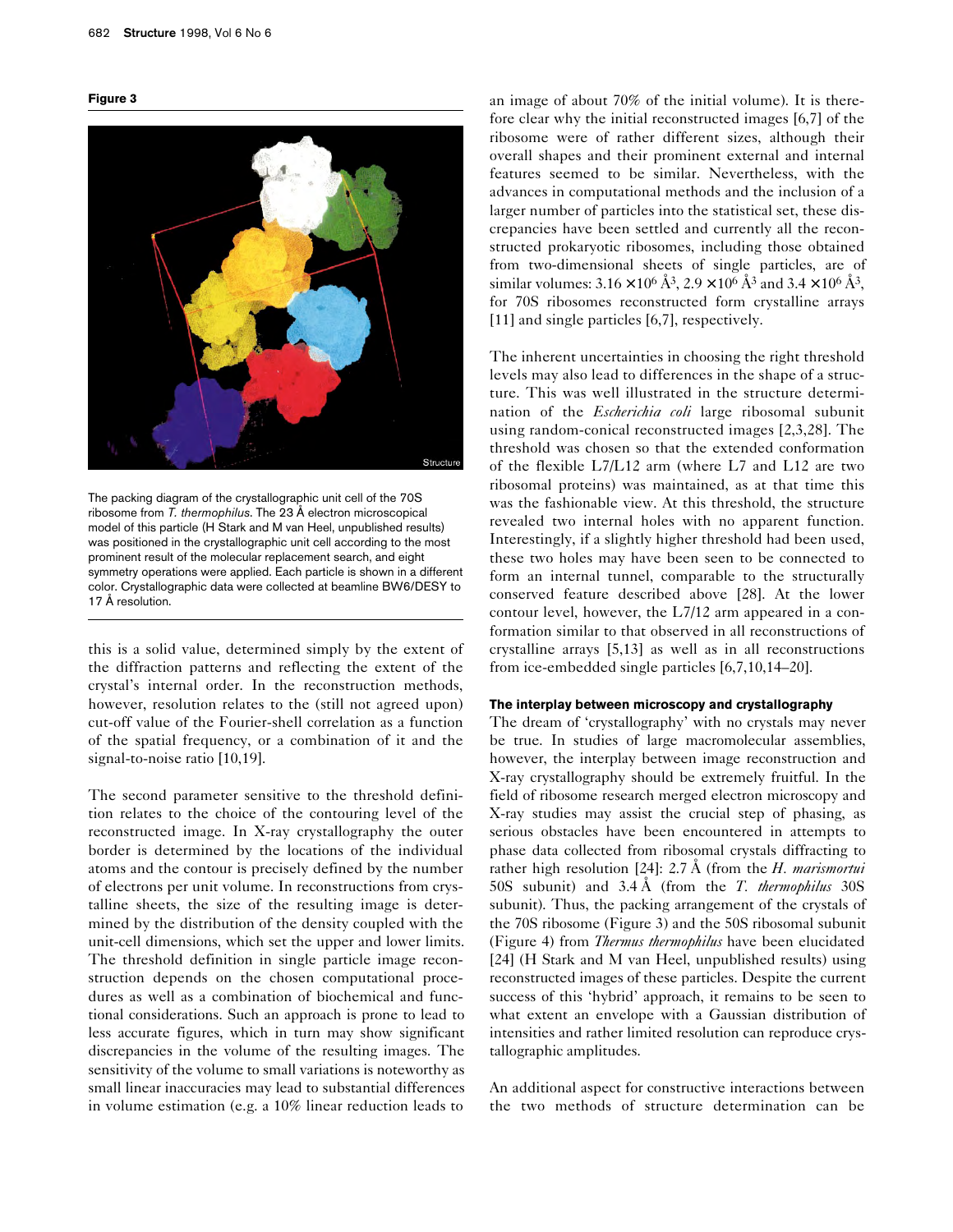#### **Figure 4**



The content of the crystallographic unit cell of the large ribosomal subunit (50S) from *T. thermophilus*, assembled by positioning the reconstructed model in the crystallographic unit cell according to the most prominent result of the molecular replacement search and the symmetry of the crystal. Structure-factor amplitudes were measured at beamline BW6/DESY to 9 Å resolution. Phases were calculated by back transformation of the assembled map. One asymmetric unit, which corresponds to one ribosomal particle, is marked in pink. The map calculated from the assembled particles is shown in green, and that constructed from the crystallographic amplitudes and the model phases is in cyan. The green patches (on top of the pink model) and the cyan patches which coincide with them, are parts of the neighboring particles. The 'only cyan' patches indicate differences in the structure between the observed and calculated particles.

envisaged. The current structural knowledge of the ribosome, inferred principally from images of entire particles derived from electron microscopy, can be combined together with the structures of isolated 'bits and pieces' of the ribosome (e.g. individual ribosomal proteins, rRNA etc.) determined by crystallographic and/or NMR investigations. It is not surprising that the relatively high level of detail observed recently tempted the fitting of ribosomal components of known structure, such as ribosomal protein L1 [19], or those that can be approximated to known structures, such as double-stranded rRNA [6,19,29]. Experience has shown that when such attempts are based solely on visualization, with no supporting structural information (e.g. differences in densities), they are rather premature and may easily lead to over-interpretation [24].

Of interest is an exercise that attempted to fit the coordinates of a ribosomal protein, L1 from *T. thermophilus* [30], into the electron-density map of the *T. thermophilus* 50S subunit, constructed at 16 Å from the crystallographically measured structure factors and phases obtained by molecular replacement of the image of exactly the same particles. This exercise led to two alarming findings. The first is connected to a number of reasonable fits obtained when the coordinates of the protein were manually placed in several orientations within the region assigned to be in the proximity of protein L1 by imunoelectron-microscopy. The second relates to a rather primitive molecular search performed throughout the ribosomal particle, which revealed additional positions into which the same structure could be fitted equally well, indicating clearly that unambiguous positioning of ribosomal components is still not recommended. This study also confirmed that protein L1 contains a popular RNA-binding motif, found so far in several ribosomal proteins [31].

Additional uncertainties associated with such placements relate to the open questions concerning the validity of using the conformations of ribosomal components determined in isolation to represent the *in situ* situation. Within the ribosome it is possible that the conformations of individual components may be highly influenced by their proximities to other ribosomal proteins or rRNA. The case of protein S15 [32], which shows significant conformational variability should not be ignored. Nevertheless, although still not ripe for detailed investigations, extrapolating from the advances made so far and from their potential coupling with crystallographic results, there are legitimate solid expectations that the molecular structure of the ribosome will be determined in the foreseeable future. Meanwhile, it is certain that the impressive series of reconstructions will keep increasing and further assignments, refinements and rearrangements are just behind the door. Thus it is clear that much intriguing work still lies ahead.

#### **Acknowledgements**

The images of the thermophilic ribosome and its large subunit were reconstructed by H Stark and M van Heel. The EM diffraction studies were performed at the Weizmann Institute, Rehovot, the Max-Planck Research Unit in Hamburg, the Max-Planck Institute for Molecular Genetics in Berlin and EMBL, Heidelberg. We thank Kevin Leonard and all members of these research groups for their collaboration and advice. Support was provided by the US National Institute of Health (NIH GM 34360), the German Ministry for Science and Technology (BMBF 05-641EA) and the Kimmelman Center for Macromolecular Assembly at the Weizmann Institute. AY holds the Martin S Kimmel Professorial Chair.

#### **References**

- 1. Green, R. & Noller, H. (1997). Ribosomes and translation. *Annu. Rev Biochem*. **66**, 697-716.
- 2. Radamacher, M., Wagenknecht, T., Verschoor, A. & Frank, J. (1987). Three-dimensional structure of the large ribosomal subunit from *E. coli*. *EMBO J*. **6**, 1107-1114.
- 3. Frank, J., Verschoor, T., Radamacher, M. & Wagenknecht, T. (1990). Morphologies of eubacterial and eukaryotic ribosomes detected by three-dimensional electron microscopy. In *Ribosome, Structure, Function and Evolution.* (Hill, W.E., *et al.*, Warner, T.A. eds.), pp. 107- 113, ASM Press, Washington DC.
- 4. Milligan, R. & Unwin, P.N.T. (1986). Location of the exit channel for nascent proteins in 80S ribosomes. *Nature* **319**, 693-696.
- 5. Yonath, A., Leonard, K.R. & Wittmann, H.G. (1987). A tunnel in the large ribosomal subunit revealed by three-dimensional image reconstruction. *Science* **236**, 813-816.
- 6. Stark, H., *et al.*, & Van Heel, M. (1995). The 70S *E. coli* ribosome at 23 Å resolution: fitting the ribosomal RNA. *Structure* **3**, 815-821.
- 7. Frank, F., *et al.*, & Agrawal, R.K. (1995). A model of protein synthesis based on cryo electron microscopy of the *E. coli* ribosome. *Nature* **376**, 441-444.